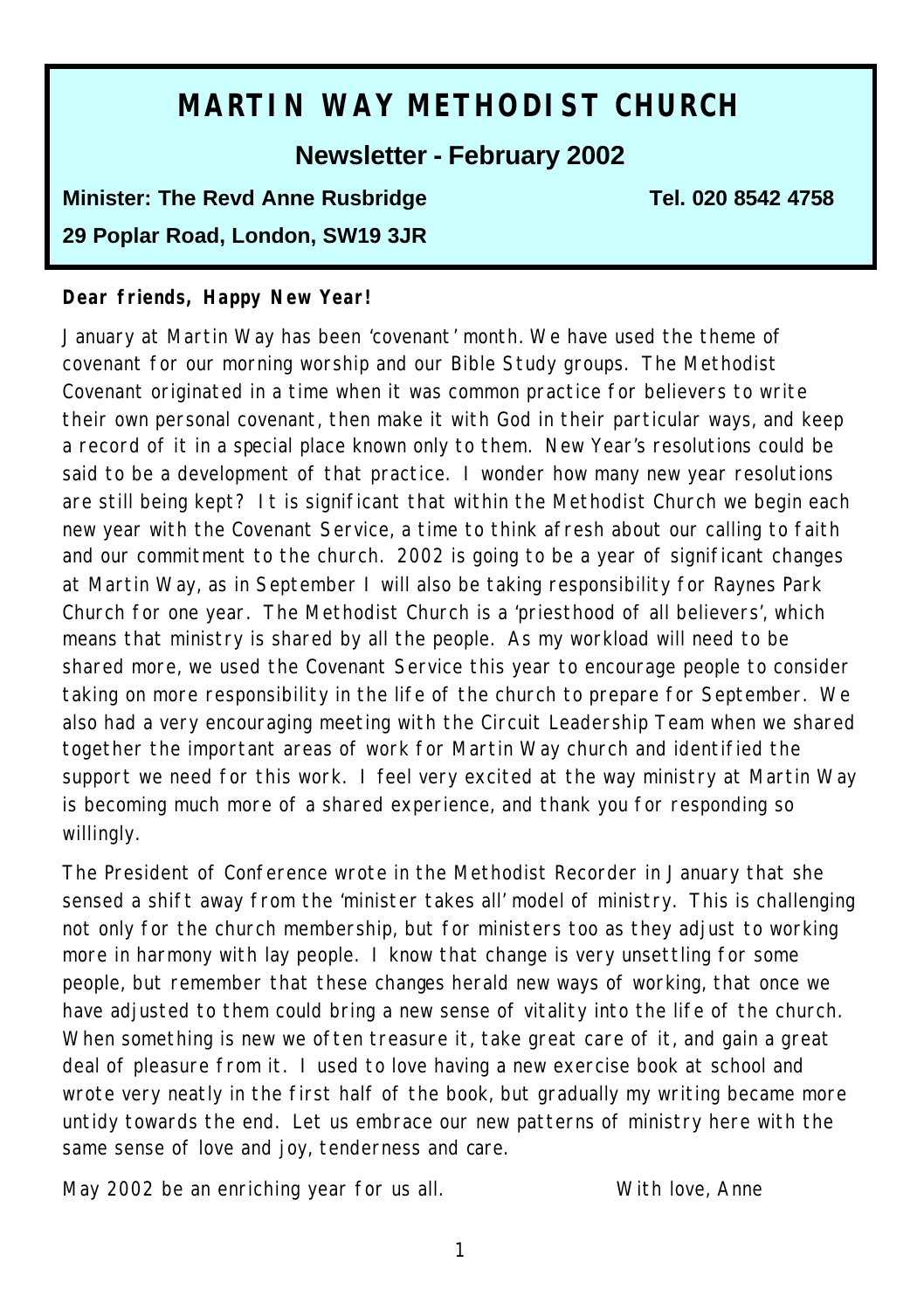## **A Glimpse Of The Healing Service**

Having just returned from a very enjoyable and blessed eight weeks in Canada I wasn't anticipating more blessing so soon, but as I attended the Healing Service on 11 November I knew that God was with us. The service had been well prepared in advance with much prayer by the leadership team and printed information. The hymns and prayers as well as the message made us all ready for what God was desiring to do amongst us.

God was asking us to come home. That was the message taken from Luke chapter 15 verses 11-32, the story of the son who squandered his inheritance and the forgiving, compassionate father waiting to receive his wayward son. We were reminded of our inheritance from God, His love as shown to us in Jesus Christ. The question to consider was what we had done with our inheritance. We looked at the things that cause us to wander from God, that distance us from Him and, like the lost son, the invitation to return to God, the loving Father, bringing our need, our sin, our hurts and receive a welcome home, forgiveness and wholeness. As a burn to the flesh won't heal till all the infection is removed, this isn't without pain and discomfort. So we need to expose our true deep needs, the things that fester often leading to hurts and bitterness and offer these to God for healing to commence.

There was an invitation to go forward to receive prayer/anointing with oil for healing - physical and inner - and wholeness. Greater than personal blessing as I yielded my needs was the blessing of seeing others touched by the power and presence of Jesus. The service concluded with an invitation to the table of bread and wine where we remembered with thanksgiving the blood of Jesus shed for us and the body broken for us giving us the opportunity to have a relationship with God. What a service, what a blessing!

To quote one person: "At the healing service I received the wonderful blessing of being released from the feelings of the past and being filled with the Holy Spirit".

Healing is often a process that continues as we come to God in prayer, while our transformed life continues to grow through the support of fellowship and ministry. Time for Prayer on Tuesday evenings provides an opportunity to experience this.

Will you share in the next Healing Service on 17 February?

*Moira Bailey*

### **Living water - a "quiet day" at St. Michael's convent**

It was the notice 'Living Water' that caught my eye. Water - whether the sea, a lake, a river or a tumbling brook fascinates, calms and soothes me, it always has.

The other thing that appealed to me was the idea of a 'quiet day'. Our world these days seems to be spinning faster and faster, especially at the time of year leading up to Christmas. Every year that frenetic search for ever more expensive toys and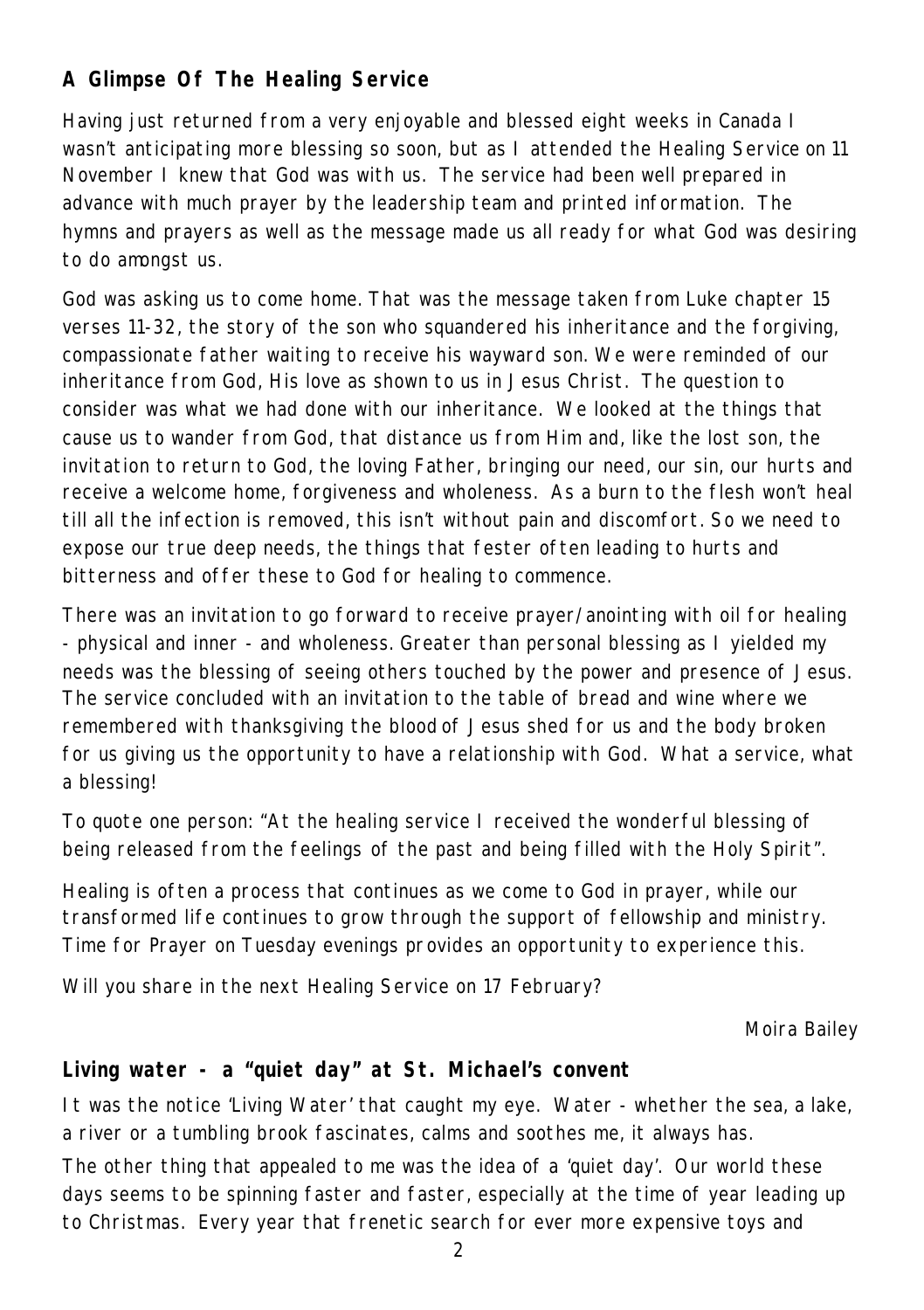gadgets, gifts and food seems overwhelming. For several years now I've tried to extricate myself from this great money-grabbing maelstrom, but inevitably I get sucked in - so this opportunity to join a group of like minded people and actually spend some time being calm and still seemed too good to miss. But for me it was going to be a totally new experience.

The day dawned dry, but grey and overcast. My son drove me through Richmond Park to Ham Common and as he drove away leaving me at the side of the road, the sun came out. It was as though someone had thrown a switch illuminating a stunning world of gold and amber. After all, I thought, this is going to be a great day!

I found the big open gates and walked up the gravelled path to the Convent. The rambling red brick building was calm and silent in the sunshine, a pretty conservatory to one side softened the rather formidable facade. I went up the steps and rang the bell by the side of the green front door. It was opened almost immediately by a small grey haired woman who smiled and invited me in. As she led the way along a maze of highly polished narrow corridors I was transported back through the years. I had been educated in a convent and the faint smell of beeswax polish , the deep enveloping silence, the hushed voice of my guide took me right back to my school days...

I was shown into the sunny room. Anne immediately left the group sitting round a low table and came forward, smiling, to welcome me. I was introduced to everyone and took my place. I was delighted to hear soft music and the sound of water and birdsong - very warm and peaceful. I had no idea what to expect but our leader Val Hancock guided us all gently through the day. For me it was a complete revelation.

There were twelve of us sitting round that low table with a deep blue candle in the centre, pretty glass pebbles reflecting its light and delicate leaf skeletons creating a calm oasis. As we introduced ourselves, Val quietly prompting and encouraging us, my thoughts kept wandering to the sunshine outside the windows and the pull of those four acres of garden waiting to be explored!

And what a garden! Later we had a short break and I strolled around in the warm sunshine, following tempting vistas and discovering little secret overgrown corners - a wooden seat by a tiny pool almost hidden under a tangle of undergrowth, a swing swaying gently from a high branch of an ancient sweet chestnut, a garden of contemplation and healing sown with herbs, statues hidden under brambles and tangles of rambling roses and then - the kitchen garden. More than an acre of ground, enclosed in mellow old protecting walls, planted with winter greens, leeks and onions all expertly dug over...How I marvelled at this little community of sisters keeping a house and garden of that size so immaculate!

The lovely day quietly drew to a close. Val invited us all to pour a tiny glass of water into a pitcher on the table to give back a little of what we had each taken from the day. As we lit a tiny candle we pondered on what the day had given us. For me it was a deep, overwhelming sense of love, support and friendship. I'd gone to St. Michael's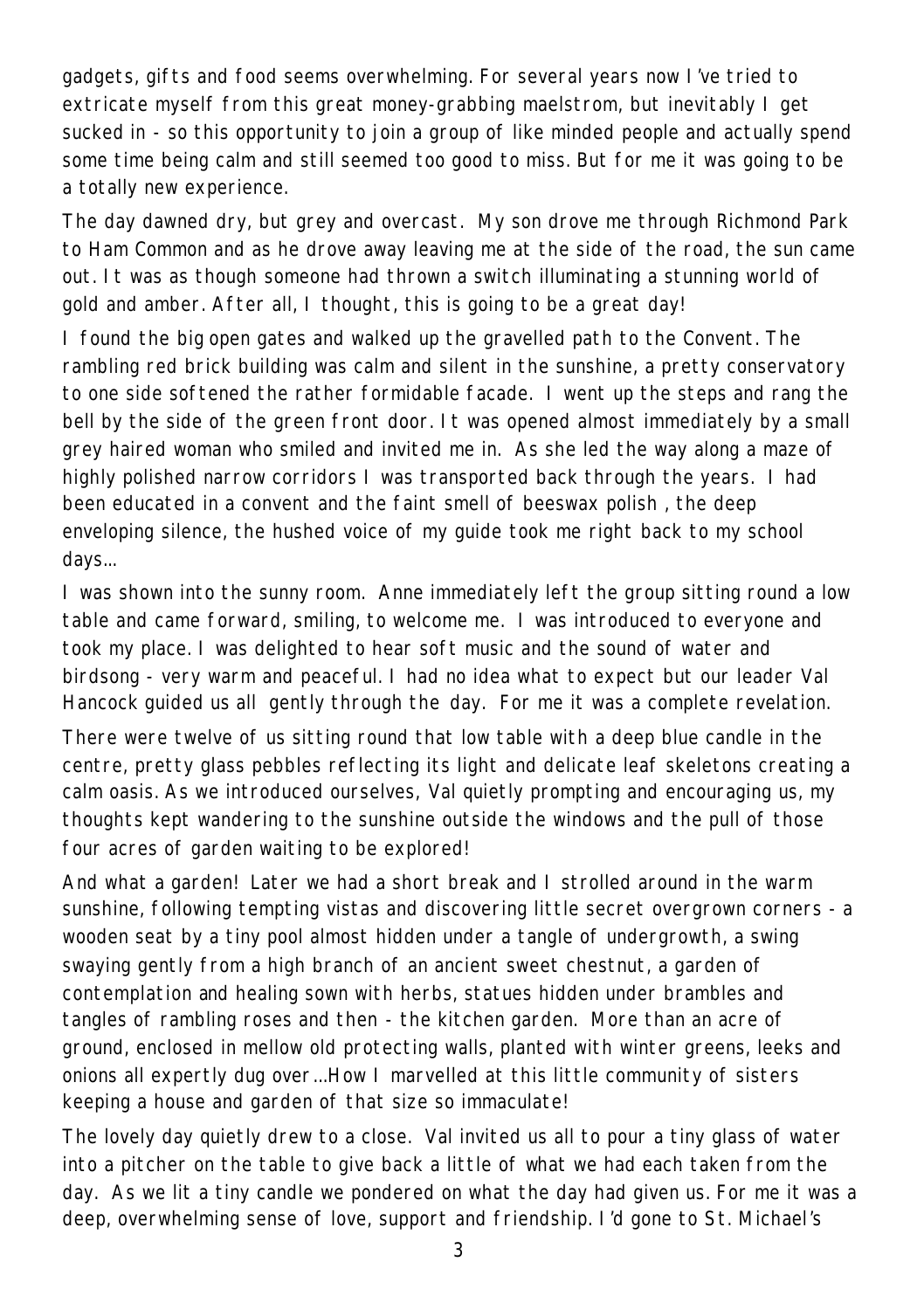Convent with a completely open mind, not knowing what to expect, even prepared to sneak away if things were uncomfortable, and yet here I was, drawn into this amazing fellowship surrounded by so much love and the promise of more to come.

We gathered round for a last hot drink and delicious buttered fruit tea bread which had miraculously appeared and agreed that we must do this again - very soon.

#### *Valerie Jureidini*

On a most beautiful sunny autumn morning a group of about a dozen of us met at St. Michael's Convent, Ham. Coming with different hopes, expectations or not even knowing what to expect, we were welcomed by Val Hancock our leader.

After a brief introduction from each of us we listened to a piece of music and then each read a paragraph from a modern form of the passage 'The woman at the well'. A time in silence followed for reflecting on this on our own, either in the garden or in a quiet area in several available rooms. We then met in small groups to discuss the points, phrases or word that was of relevance or importance to us. Returning as one group we shared our findings, but only if we felt we wanted to. There was no pressure on anyone at any time to do anything they were not comfortable with.

Our lunch was eaten as a group and we enjoyed chatting together. Afterwards several of us visited the chapel. For me the impact of a small bubbling water feature in one corner brought a much fuller meaning to the bubbling over of the Samaritan woman having just met and talked to Jesus at the well.

The afternoon session began with more music followed by a most beneficial exercise in relaxation and imagining ourselves at the Wedding at Cana, while Val read the account from John's Gospel. This I found so helpful in understanding implications of this miracle for the various people, from the servants who filled the enormous water jars to Mary who pointed out the situation to Jesus.

Again, after another short time of quiet individual contemplation on this reading, we formed small groups to discuss our thoughts on the reading, then joined together to share our findings. A short time of prayer followed. A most impressive and moving time for me was when we each in turn poured a small amount of water into a large stone jug, lit a candle, and said a short prayer either silently or out loud. Such a significant moment. The time ended with us all joining in the Grace.

It was the most uplifting, inspiring, helpful and valuable experience, one that I can reflect on to help with my own Bible study, and prayer times. The Lord really was at work. Thank you Anne for arranging the day and thank you Val for your leadership. If another day like that is arranged I urge you to consider going. You will never forget it!

Joan Harding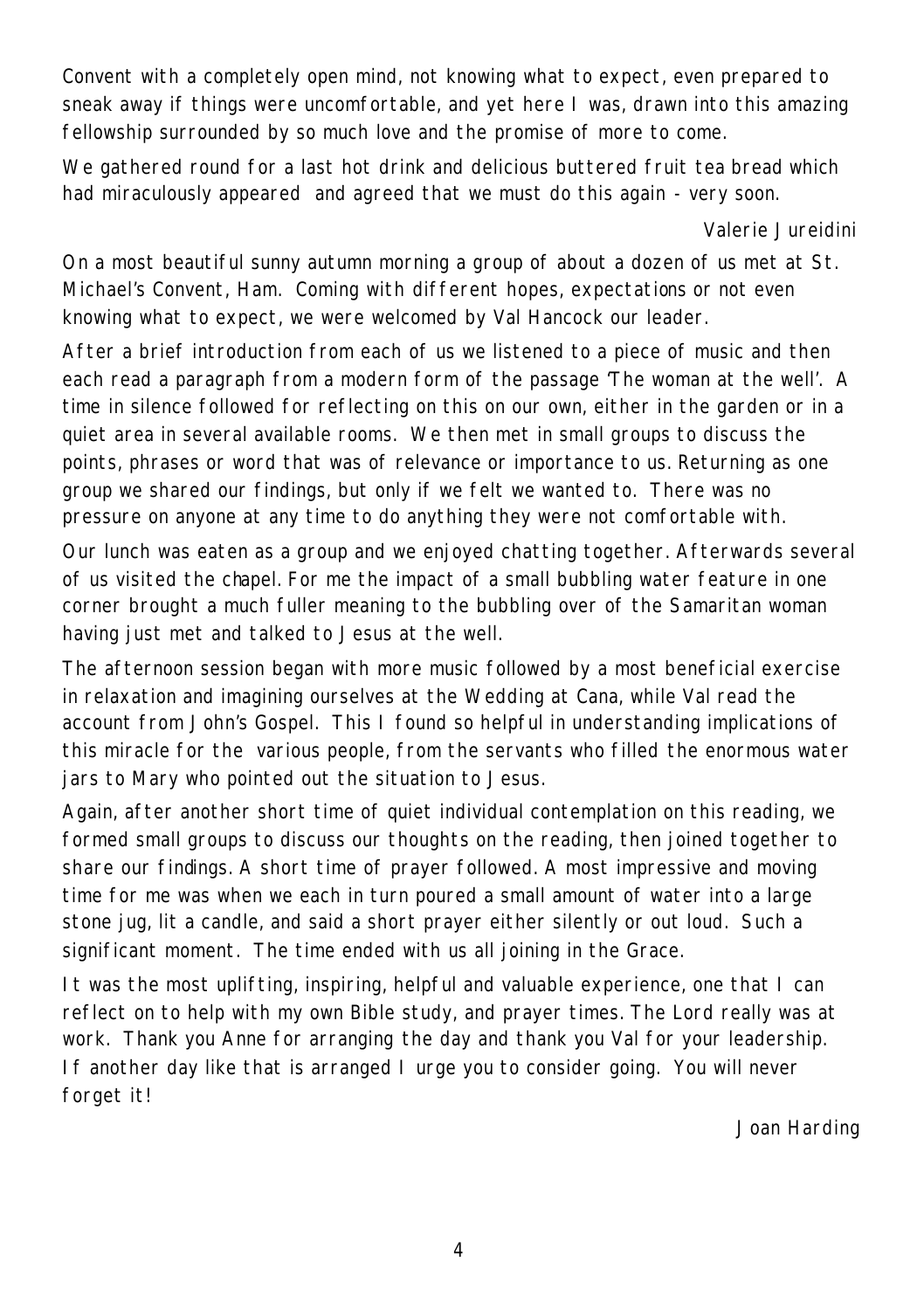## **The Flower Rota**

Joyce Plant has worked extremely hard over many years co-ordinating the flower ministry in our church. This has involved ensuring we always have flowers in church each Sunday, and for festivals the whole church has been filled with flowers. Joyce has worked with a very willing and gifted team of flower arrangers and another team of volunteers who deliver flowers to those who are unwell or have a special occasion to celebrate. She has done a superb job, but has now decided to stand down. We thank her for all she has done for the church through this ministry.

Marie Randall has now taken over this role. She has produced a new rota, and the ministry will continue in the same way except that because of her work commitments, we have to re-think the preparation of flowers for distribution. We are therefore asking people to sign up and be responsible for preparing the flowers for delivery. Everyone appreciates the gift of flowers and I get many telephone calls thanking us for flowers. Flowers given to a friend or neighbour are a witness to our faith; flowers at time of loneliness, sickness or sadness are a great comfort; flowers on special occasions are a great joy; flowers for no special reason at all make us feel special. This is a valuable ministry of the church and I hope and pray that we can continue to enhance our worship and spread the love of God in this way.

If you have never had the courage to arrange flowers in church before, Marie will help you. We hope to hold a few flower arranging sessions where you can learn a few tips. Men and women are welcome in this ministry. Look out for the dates in the weekly notices.

*Anne Rusbridge*

## **Women's World Day Of Prayer : 1 March**

Morning Service: 10.30am St. John Fisher Church Cannon Hill Lane: Address on 'Challenged to Reconcile' by Major Rosemary Randall of the Salvation Army.

Evening Service: 8pm Holy Cross Church Motspur Park. Please see Mary Heaton if you need a lift or want more details.

#### **Church Stewards**

Would you like to become involved in the leadership of the church? We need at least three new church stewards this year to enable our team to work effectively. If you know someone who would be interested, or if you would like to be nominated yourself, please let me know.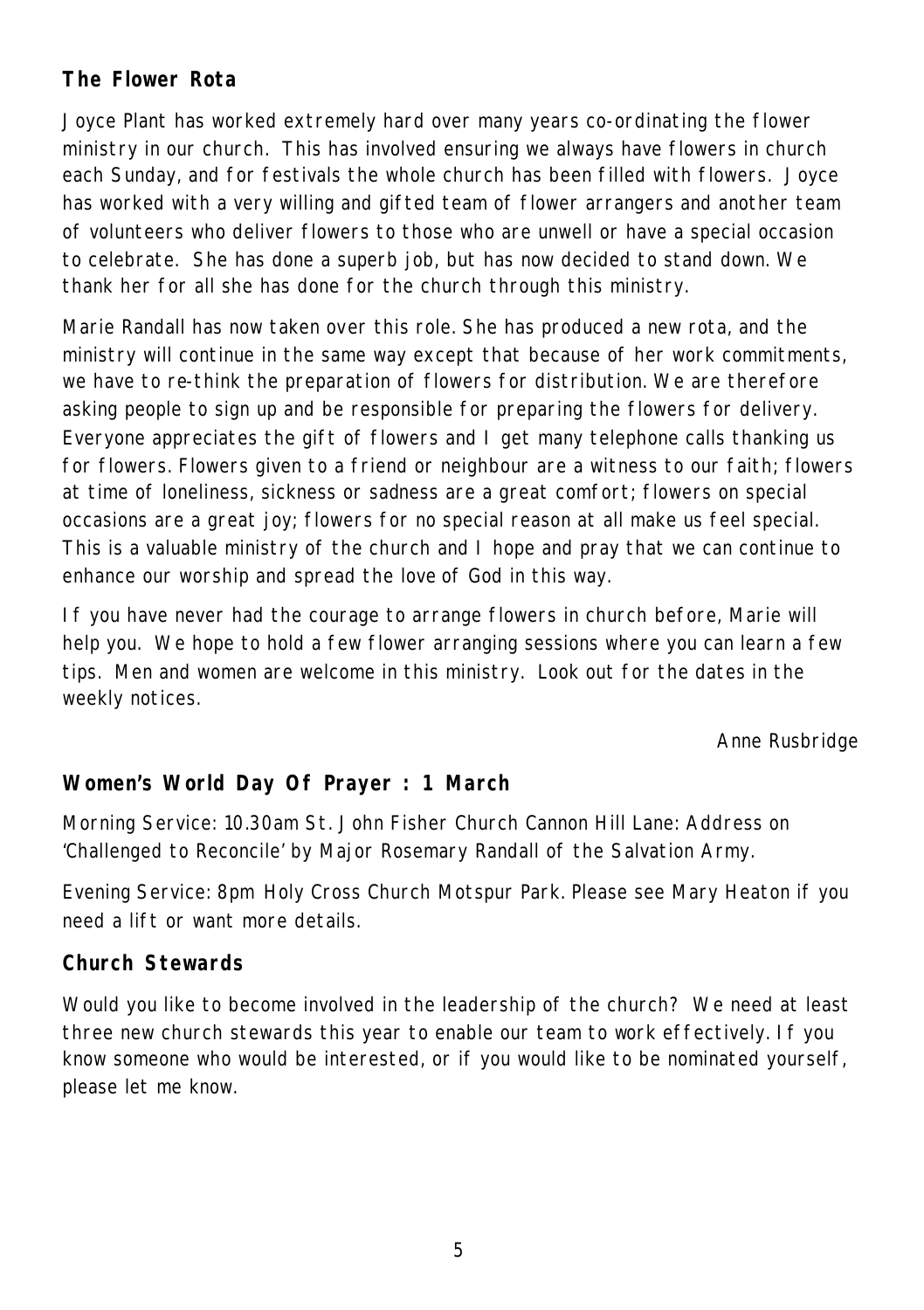#### **What is involved?**

A very brief summary of the official role is: The church stewards are corporately responsible with the minister for giving leadership and help over the whole range of the church's life and activity. They are particularly charged to hold together in unity the variety of concerns that are contained within the one ministry of the Church. To this end it is their responsibility to uphold and act upon the decisions and policies of the Church Council. They have very specific responsibilities for worship, money and baptism.

#### **How does this work out in practice?**

The Sunday tasks are divided into 'Church Steward' who ensures the church is prepared for worship, and 'Vestry Steward' who looks after the minister or visiting preacher and leads prayers. At Martin Way we function as a team ministry. Each steward has an area of overall responsibility. At present Brenda is prayer coordinator, Moira is pastoral care co-ordinator, Gwen is responsible for education and resources, Tony for communication and Peter for technology. This will change as new people join the team and have other gifts to offer.

#### **What is the time commitment?**

We meet monthly for worship and prayer, to discuss ministry and mission, and to attend to business matters.

Each steward has 2 or 3 Sunday duties each month.

All the stewards and the minister meet in the vestry at 10.10am on Sundays to pray for the morning's worship and the life of the church.

It is a demanding role, but a tremendous privilege and a great joy to be involved in bringing into effect the decisions of the Church Council.

The nominations for church steward need to be with me by Easter, and the elections take place at the General Church Meeting. If you would be interested to find out more, or have any questions to ask, I will be having an 'enquiry evening' on Wednesday 20th February. All church members are welcome to come to this evening.

*Anne Rusbridge*

### **Greetings**

Nora Wyeth sends greetings to everyone. "I think of you all at Martin Way and thank you for the fellowship". The Baptist church at Abingdon has made her very welcome

Greetings From Merton Park Baptist Church - Pastor Keith Mitchell sends greetings from all at Bushey Road. He writes "May I wish you and our friends at Martin Way God's richest blessing for 2002"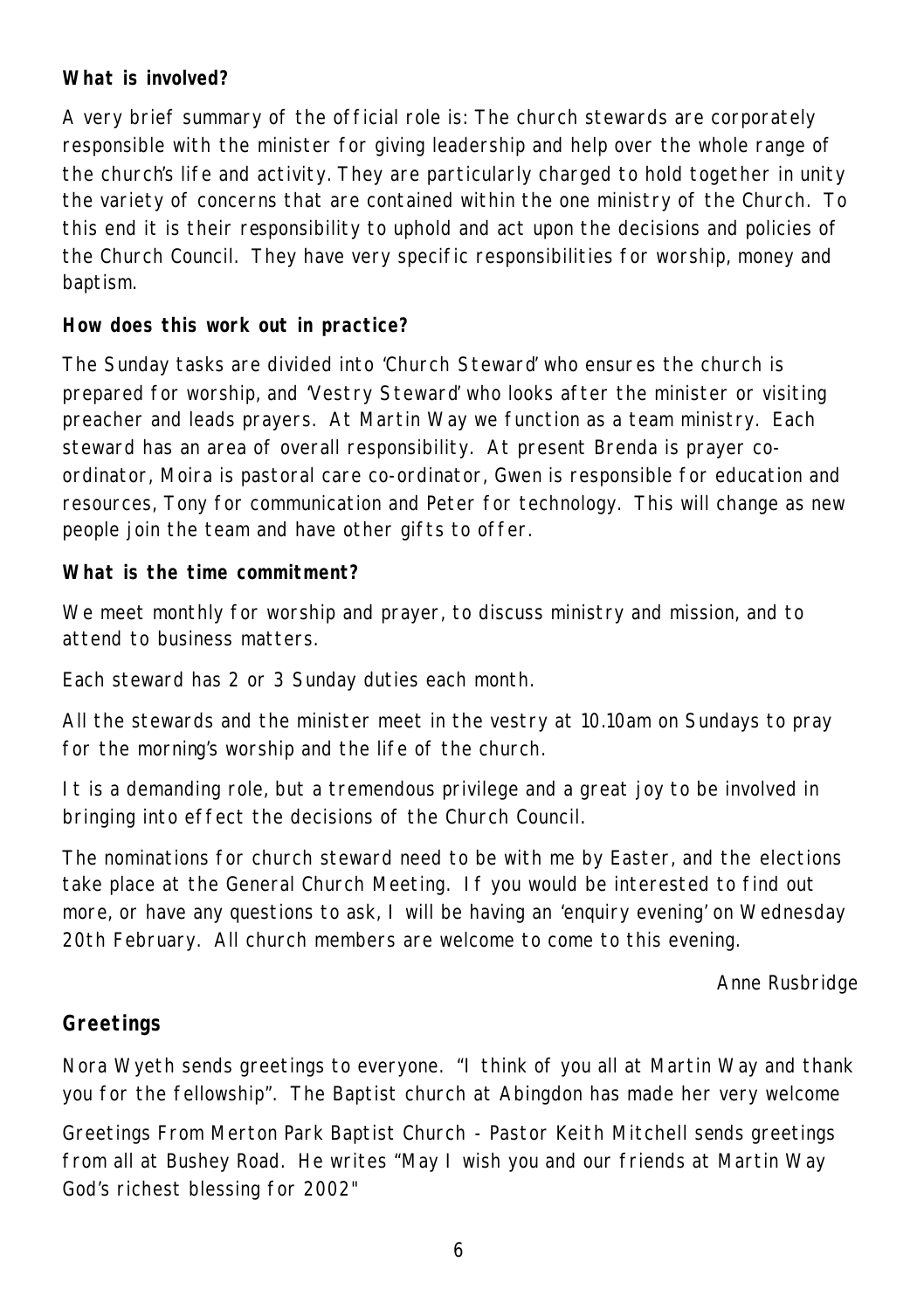## **Christmas Cards**

Joyce Plant writes:-

I am a little perturbed at the number and cost of cards exchanged over the Christmas period at our church and mostly to people to whom we could easily say "A Happy Christmas" and usually do!

I send to most members of the congregation and wonder why not all, and feel there could be a better way. I should like to hear other people's thoughts on this.

## **St. Mary's Merton**

There will be a Quiz Night at St. Mary's Church Hall on Saturday 9 February in aid of Save the Children. If you would like more information about Save the Children or any of their future events please phone Chrystine Chalk 8544-0390 or Lyn Jones 8542- 9248

## **Ruxley**

On Saturday 9 February at 7.30pm there will be a concert (tickets ,3) in aid of Christian Aid preceded by a talk (free) at 6pm. Contact Margaret McCarthy for details (0208397-4340)

## **Thanks**

Edie sorted 1,320 letters in the Christmas Post Box and the money raised for the MHA came to £188.86

### **NCH Action For Children**

The carol singers at Morden station raised £ 715 and the offertories at the Christingle, Christmas Eve and Christmas Day service amounted to £ 182.56 making the grand total of £ 897.56.

#### **Dates for your Diary - Book them now**

| Friday 1 March            | Women's World Day of Prayer                  |
|---------------------------|----------------------------------------------|
|                           | Saturday 2 March Young Families Group        |
| Saturday 23 March JMA Day |                                              |
|                           | Thursday 25 April General Church Meeting 8pm |

--oOo--

Items for the next issue of the Newsletter (March) should be with the editor, Rosemary Keen, by **Sunday 17 February** at the latest.